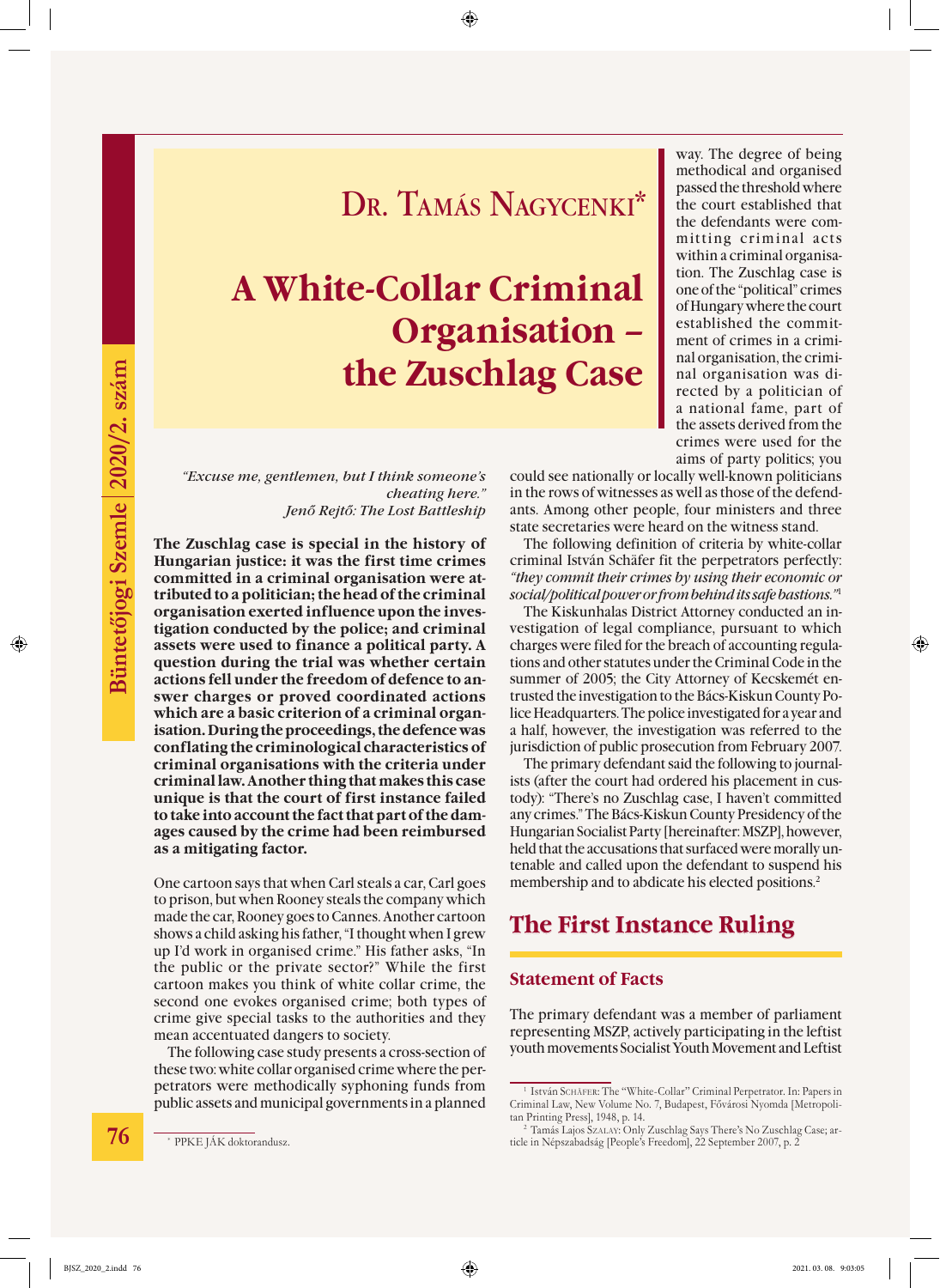Youth Association, united in 2002 into a single organisation under the name "Young Left-Youth Socialists' Movement" [Hungarian: FIBISZ]. The unified leftist political organisation has been operating under the name "Young Left" [Hungarian: FIB] since 2004.

The funds needed for the operation of the left youth movements were provided by the primary defendant from tenders where the assistance won was not utilised for the targets named in the tender. The essence of the financing model was that these so-called phantomised organisations participated in tenders – organisations which had been legally founded but which conducted no real activities, created merely to obtain the tender funds.

The following organisations were used as phantom organisations: Association for the Budapest Youth (later operating as the Association for City Youth, then as the Association for Tomorrow's City); the Secure Point Youth Organisation; the Association for 21st Century Culture, the Y Generation Association, the Atlas Association and the Redwood Association; and the following organisations were used as phantomised organisations: MI [Us] Cultural Association, the Youth Association of Bács-Kiskun County, and the Foundation for a Better Future. The sole goal of the network created from these associations was to acquire money for political purposes, the tendering procedures were directed by primary defendant.

They submitted tender applications and individual assistance applications for 2000 to 2006 to several ministries and the Municipal Government of the Capital (Budapest).

Part of the funds acquired via tenders were used for political activities, financing MSZP's local chapter in Kiskunhalas along with the left-wing youth organisation, as well as the 2006 general election campaign.

The criminal organisation submitted altogether 70 tenders, with a total value exceeding HUF 132 million. Based on the illegally won tenders, HUF 72 million was disbursed to the associations. The primary defendant reimbursed HUF 50 million of the above amount, which came from an unidentified source.

The court emphasised the criticism of the proceeding authorities which said that extraordinary efforts were spent by the investigating authorities to investigate criminal acts causing insignificant amounts of damages and that the court had treated the case with a disproportionate investment of time. According to the defence argument, the proceedings were artificially maximised compared to the real weight of the case. The court pointed out that *"…in any given case, the extent of establishing evidence will not be adjusted to the amount of the damages caused, but rather to the characteristics of the case: its extent, its complexity, the nature and the intensity of the defendant's defence, as well as the evidence at hand."*<sup>3</sup>

A series of crimes consisting of about 80 part actions lasting for several years were investigated during the criminal procedure. The court also remarked that in addition to the evidence of the conclusions of individual facts, activities of a criminal organisation character and a coordinated response against the investigation had been observed.

#### **Testimonies**

The primary defendant instructed his fellow defendants regarding the expected depositions; he issued orders for the destruction of evidence and the deletion of computer data, additionally, he tried to influence the investigation in illegal ways. The head of the criminal organisation was aware of the fact that his phone had been tapped, which qualified as a state secret.

The court determined three main themes regarding which the primary defendant did not clarify in his deposition: he did not make statements about the measures he had taken to influence the investigation, nor about his contacts with the police, furthermore, he was unwilling to share the source of his information of his phone being tapped. The defendant's deposition also failed to include the ways he was exerting pressure on the decisions made on the tenders. According to the court's position, these questions were an inherent part of unravelling the criminal organisation's activities.

The essence of the primary defendant's defence was that he was deceiving his fellow defendants about the legality of the tendering activities. This strategy obviously had the purpose of preventing the accusation of two others which would have been required to establish the criminal organisation charges. Nevertheless, the court established that the defendant's associates were aware of the illegal nature of their tendering activities.

The other defendants involved in the criminal organisation charges denied they were in contact with one another as an organisation; they merely admitted that they co-operated with one another in leftist youth activities. The primary defendant maintained they did not want to promote their individual interests using the tenders; they rather tried to operate the left youth organisation.

The vice president of FIB (the Left Youth Association) shed some light on the essence of the tendering system in his deposition: *"The primary defendant was directing the structure built from social organisations, foundations and fellowships, the function of which was to finance FIBISZ (Young Left-Youth Socialists' Movement)… his role was to ensure that the results of tenders would be judged positively through his connections… (the organisations) did not perform any actual activities."*<sup>4</sup>

The secondary defendant's aim during the investi-

<sup>4</sup> First instance ruling, 201

<sup>3</sup> Bács-Kiskun County Court, Ruling No. 2.B.193/2008/538 (hereinafter: first instance ruling), p. 165.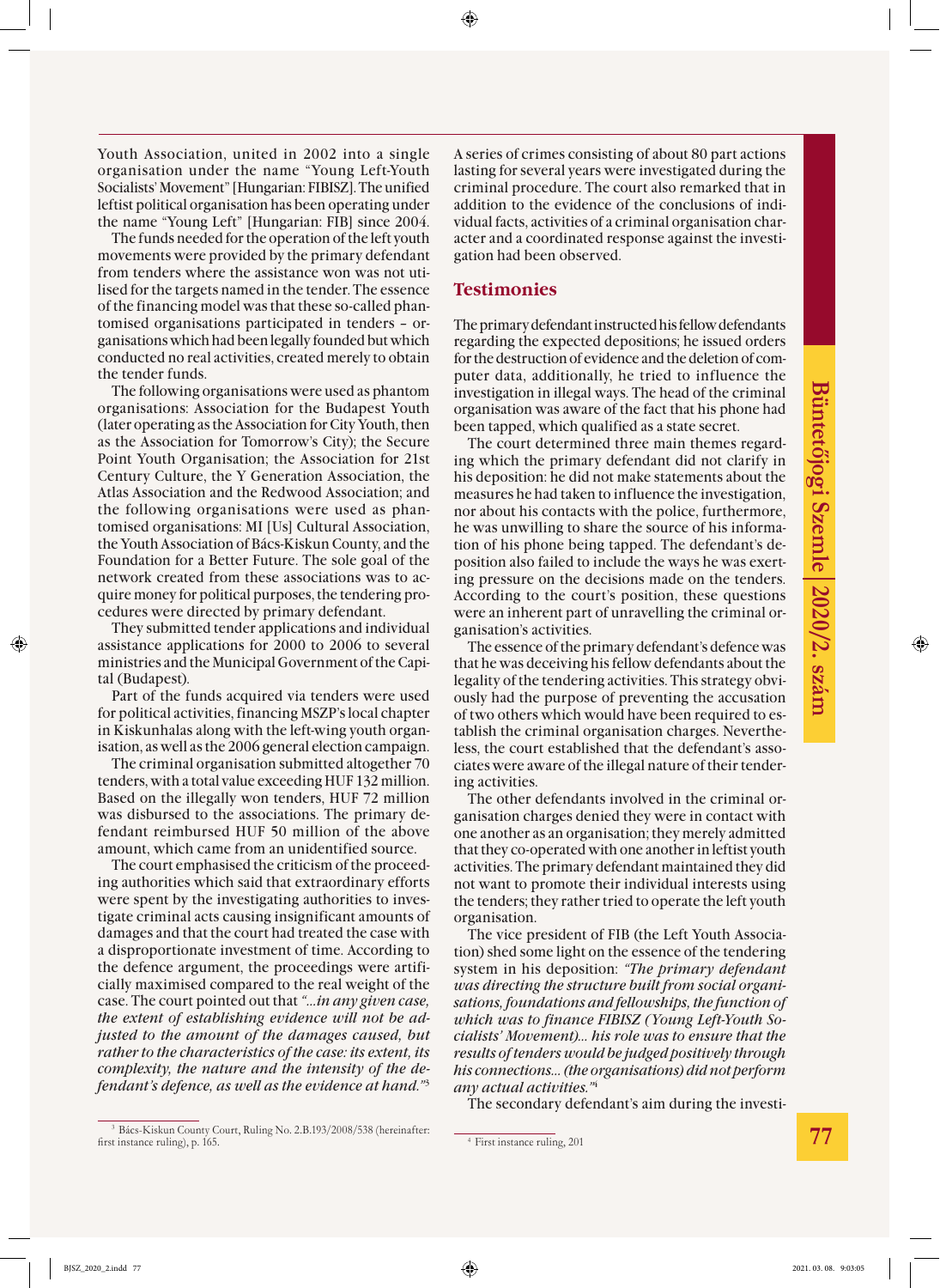pleading guilty came after he was warned about two things: one, he was not guaranteed the above status, two, if the agreement was not honoured, the deposition could be utilised in the criminal procedure without limitations. His deposition was crucial in uncovering the matters of fact, however, the defence maintained he was shaping his testimony to suit the expec-**Organisation**

### tations of authorities expecting a plea deal. **The Issue of Establishing a Criminal**

gation was that pursuant to Act XIX of 1998 on Criminal Procedures, Section 192, Subsection (1), he would be classified as a co-operating suspect. His testimony

The court emphasised that the legal definition of a criminal organisation underwent a change during the perpetration of these serial crimes – between 2000 and 2006. During part of the periods of the commitment of crimes, the definition ran as follows: *"when targeting material gains by regular performance of crimes, a criminal association has been established based on sharing tasks, a hierarchical system of superiors and inferiors and personal contacts."*5 This definition did not have any direct definition of the number of people involved, however, indirectly – by referring to a criminal association – it expressed that two perpetrators were enough to establish the commitment of a crime in a criminal organisation. The perpetrators have certainly passed the threshold of two participants which already qualified them as a criminal organisation between 2000 and 2002, since the primary defendant, Defendant No. 1 and 5 as well as Witness No. 8 all participated in the serial crimes along with others unnamed in the indictment. The goal of acquiring assets or profiting was also established as a criterion since the perpetrators' crimes exclusively targeted acquisition of assets. Regular commitment of crimes can also be established since fictitious tenders as well as individual subsidy requests were submitted to finance the political youth organisation, and a fictitious network of associations was formed. The division of tasks was characteristic of criminal organisations' operations: the primary defendant was the coordinator, Defendant No. 5 took care of administrative tasks, while Defendant No. 6 and Witness No. 8 performed the representation of NGOs. A hierarchical relationship with superiors and inferiors was also realised, with the primary defendant represented directing. Co-operation of NGOs and political youth organisations in leadership tenders was analysed as evidence of one of the criteria of a criminal organisation – assuming roles based on personal relationships.

The definition of a criminal organisation was modified as follows for the period between 1 April 2002 and 2006: *"a group working in a coordinated man-* *ner, consisting of three or more persons and organised for a longer term, the goal of which is the deliberate perpetration of crimes punishable by five years or more of imprisonment."*<sup>6</sup>

Regarding the minimum number of persons, the court remarked that the Defendants No. 2 and 4 became part of the circle of perpetrators as of 2003. Regarding being organised for a long period of time, it is sufficient to remark that the perpetrators continued their activities until 2006 within the above organisational framework, later the only change that took place was that the area of administrative tasks was transferred from Defendant No. 5 to Defendants No. 2 and 4. The leaders of the NGOs – Defendants No. 3, 6, 7 and 8 – were directed to act as stooges; on the one hand, they signed the documents – subsidising agreements, bank correspondence – on the other hand, they were the ones to perform bank transactions. Coordinated operations appeared at several levels in the hierarchical relationships of the organisation – decision-making, directing and executive tasks were separated as was the behaviour shown towards the authorities.

One manifestation of coordinated operations was their harmonised countenance towards the proceedings by the authorities: according to the court's position, the criminal organisation was trying to make the task of the administrative and criminal proceedings impossible by a variety of methods. Disputing that, the defence maintained that the defendants used only habitual methods in the proceedings; that is, no consequences of a coordinated operation may be drawn from the methods of defence. The court, however, also covered that in addition to the general techniques of defending one's cause – refusal to make a deposition, false testimonies, conspiring with one another – the defendants also used methods during the proceedings which referred to a high degree of organisation and a system of higher relationships. Conspiring with one another is a customary method of defending one's cause, however, according to the court's explanation, the level of methodicalness was unusual, including checking with one another before questioning, sharing the contents of questioning afterwards, and providing attorneys for all persons under questioning. Destruction of incriminating evidence or forging documents is also a customary method, while the trumped-up false evidence – namely that they wanted to get the authorities to believe their accounting of information was destroyed by arson – cannot be regarded as customary. Another unusual method of defence was that the defendants were trying to stop the investigation or getting information on the activities of investigators via political mediators. Acquiring information on the status of the investigation and telephone surveillance, then subsequent replacement of

<sup>5</sup> Act IV of 1978 on the Criminal Code, Section 137, Subsection (8) (in effect from: 1 March 1999 to 31 March 2002).

<sup>6</sup> Act IV of 1978 on the Criminal Code, Section 137, Subsection (8) (in effect from: 1 April 2002).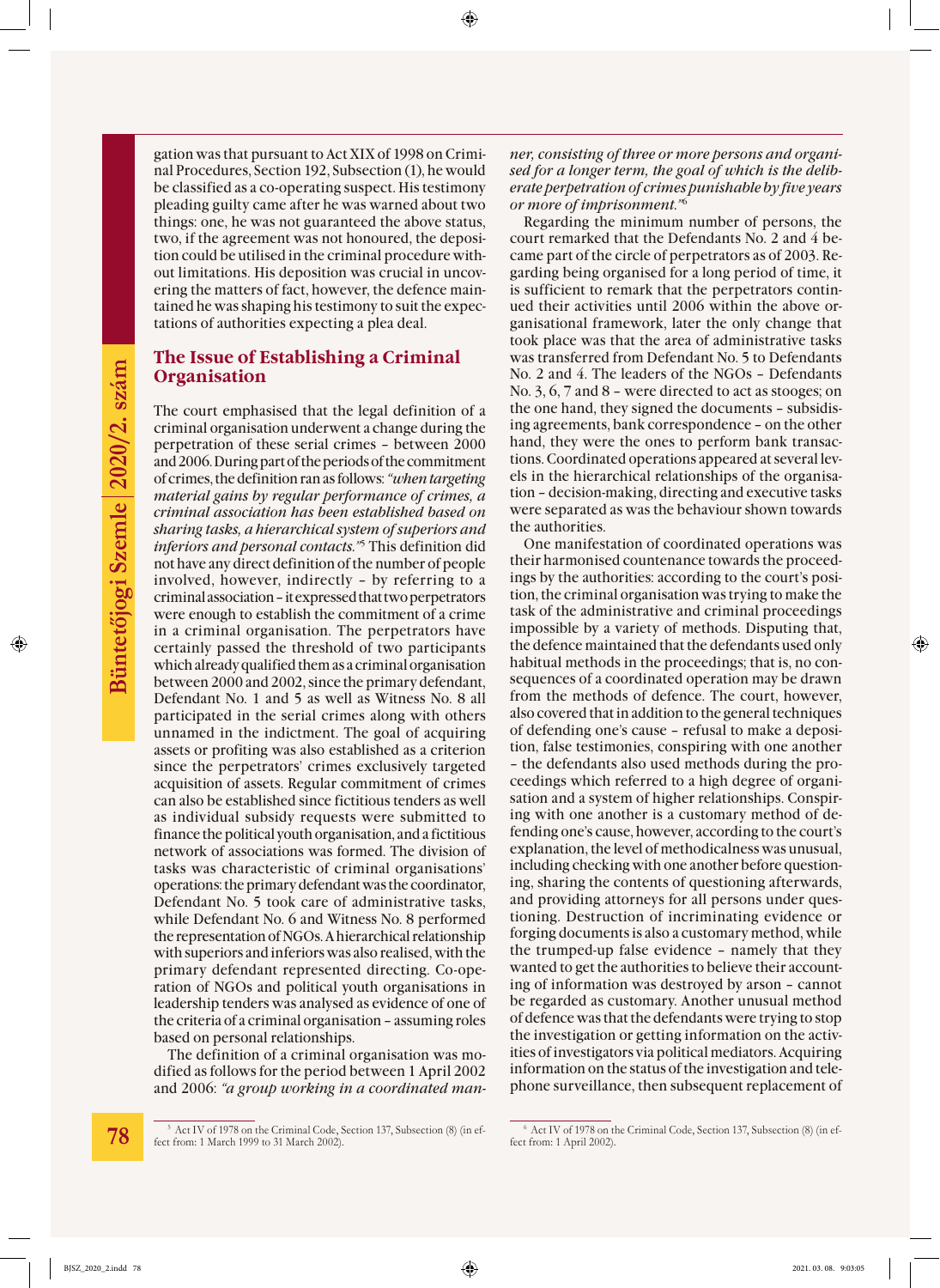the mobile phones also did not qualify as customary defence techniques.

The court pointed out another method referring to organised crime which was that a member of the organisation possessing a significant amount of information on the series of crimes was hiding abroad.

*"…The organisation led by the primary defendant was simple, but well-structured and rationally formed. It was just this simplicity, and clear division of tasks that was the strength of the organisation and a pillar of long-term operations."*<sup>7</sup>

Regarding the criminal organisation's goal, the defence cited that the material gravity of the criminal acts in the indictment did not reach the level expected from criminal organisations. The court regarded it insubstantial whether the crimes committed involved financial gains, or what weight the judgement of the public assigned to the crimes. The court stated in its ruling that 12 tenders out of the 73 could not be assessed as crimes meriting sentences of five years or more of detention; 54 tenders could meet the criteria of crimes meriting sentences of detention from 1 to 5 years, and 7 tenders were realised by crimes meriting detention between 2 and 8 years.

Based on the above explanations, the court determined that Defendants 1 to 7 as well as Defendant No. 9 formed a criminal organisation between 2000 and 2006, and the crimes they committed qualified as crimes committed in a criminal organisation.

#### **Conflating the Criminal Organisation's Criminological Characteristics with the Definition under Criminal Law**

There are many definitions for organised crime; this designation was typically used formerly to describe syndicates of criminals like the Mafia; but many researchers – e.g. Sutherland – represented the viewpoint that the definition should also include various forms of white-collar crime.8

Regarding the establishment of the fact of a criminal organisation, the court advanced the viewpoint that the defence arguments were not of a legal character: *"The essence of that system of arguments was that the legal definition of criminal organisations involved too wide a circle, therefore groups involved in criminal activities at a lower level of organisation could qualify as criminal organisations, in which cases it was not justified to involve them under a graver criminal judgement. According to the defence arguments, this was the situation in the present case with the primary defendant and certain of his part-* *ners in perpetrating crimes."*<sup>9</sup> The defence argued that certain well-known criteria of organised crime did not apply to the group of people committing crimes – an organisation in conspiracy, a criminal lifestyle and subculture, and that the majority of revenues derived from acts of crime. Regarding these criteria, the court pointed out that the legal definitions could not be arbitrarily extended, therefore the definition of a criminal organisation might not have added points.

Regarding the above, the court also referred that it was unable to deal with the criticism of the definition of criminal organisations, since the criticism was not targeting the application of the law, it was merely questioning the reasonableness of the legal provisions in force. According to the court, such arguments may have significance at the level of legislation, but actors who apply the law should consider existing material legal regulations. The criteria for organised crime brought up by the defence could be important in criminology instead of material law; the court argued that the defence was conflating the criminological criteria of criminal organisations with those of the Criminal Code.

According to the court, the other part of the criteria advanced by the defence referred to so-called Mafia-style organisations. The criminal proceedings did not present that type of criminal organisation, rather a white-collar criminal organisation, and the main difference is the application of violent methods and a criminal lifestyle. It is inconsequential from the perspective of criminal law, however, whether the criminal organisation was white-collar or Mafia type.

#### **Freedom of Defence or Harmonisation as a Criminal Organisation?**

Concerning the surveillance material, the court remarked that it served precious little information regarding the tenders and other fact assessments, however, it was one of the key points of evidence for the operations in the form of a criminal organisation, along with the organised resistance to the authorities. The tapping uncovered a piece of information comprising a state secret, namely that the primary defendant acquired awareness of the authorities tapping his phone.

During the plea, the defence attorney for the primary defendant remarked that when producing evidence for the existence of the criminal organisation, the way the defence was organised may not be taken into consideration. According to the Defendant No. 7s defence attorney, connivance by the accused could not be construed as a criminal activity.

Despite the above, the court held the opinion that the way defendants presented their cases and their coordination could not be side-stepped, since one can

<sup>7</sup> First instance ruling, 477

<sup>8</sup> Maximilian Edelbacher, Peter C. Kratcoski, Bojan Dobovsek: Conclusion and Future Perspectives. In: Maximilian EDELBACHER, Peter C. KRATcoski, Bojan Dobovsek (eds.): Corruption, Fraud, Organized Crime, and the Shadow Economy., New York, CRC Press, 2016., p. 200.

<sup>&</sup>lt;sup>9</sup> First instance ruling, 471.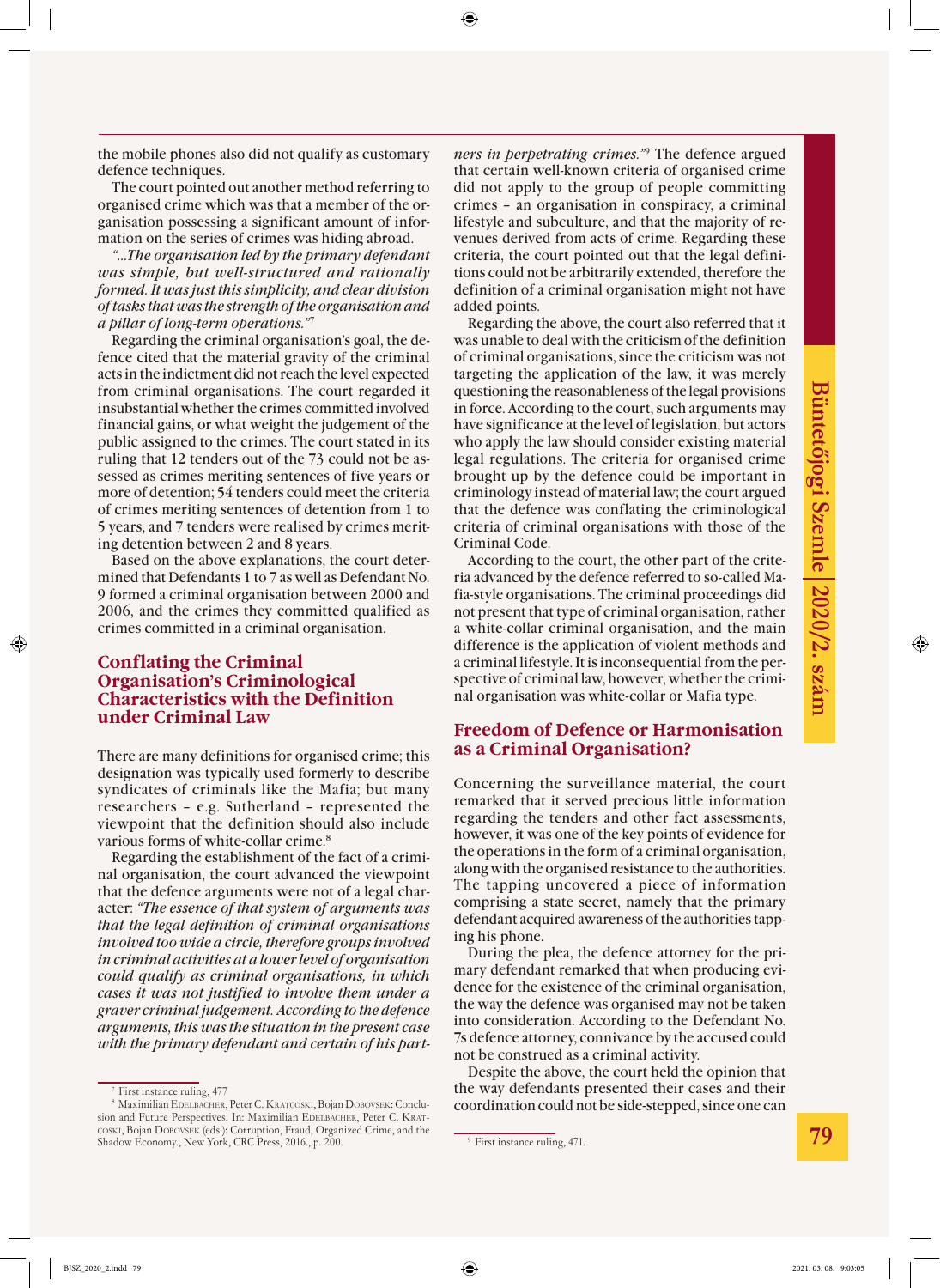deduce the coordinated operation of a criminal organisation from that.

The court emphasised in the justification of its ruling that *"…the defence of the group to escape responsibilities under criminal law far out-stepped the measures customarily experienced in criminal cases. They were not only applying the customary techniques of defending themselves with great intensity, but additionally, an entire row of crimes were realised, or reasonable suspicions surfaced regarding the commitment of such crimes. Essentially, they applied every imaginable method, save violence, to hinder the proceedings."*<sup>10</sup> The court highlighted seven methods of defence arguments:<sup>11</sup>

1. Statement of unfounded activities by real persons unavailable to the authorities, and training those interested to say this.

2. Acquisition of photos and having those involved memorise them in order to trick investigators during the presentation of photos for identifying suspects.

3. Trumped-up evidence of arson on the vehicle in order to justify the missing documentation of the association(s).

4. Helping Defendant No. 2 escape abroad, and keeping him in hiding so that he could be prevented from providing testimony.

5. Subsequent doctoring of the books of the Foundation.

6. Impeding the investigation via the illegal influence exerted on the investigating authority, using political connections to acquire information.

7. Acquisition of information relating to surveillance, which qualifies as a national security issue, and a replacement of mobile phones for that reason.

The defendants harmonised their defence by inventing that the NGOs had all been directed by a person already deceased in 2004; the implication was that they wanted him to carry the burden of criminal responsibility. The primary defendant was thinking, not without reason, that during the investigation, photo identification was going to be arranged, therefore he asked Defendant No. 10 to acquire a photo of the deceased person. That was the photo they wished to present to all those summoned to court so that they could all recognise the same person and be prepared for questioning. Defendant No. 10 was trying to foil the success of the criminal proceedings by acquiring this photograph.

The defendants resolved in 2006 that they would simulate that the documents were burned in a fire, whereby they could prove the missing accounting proofs in regard of three NGOs. They set Defendant No. 13s van on fire, however, the documents were not destroyed as they were not kept in the vehicle By imitated incineration, Defendants No. 3 and No. 13 also attempted to render the criminal proceeding unfruitful.

Defendant No. 2 informed the primary defendant that his house had been searched and burdening evidence had been found. Since the primary defendant assumed that Defendant No. 2 would submit testimony admitting guilt at court, he proposed that the secondary defendant travel abroad – with the primary defendant covering expenses – and [said] that he (Defendant No. 1) could have the investigation suspended for that time.

The spending of funds won by tenders was proven with fictitious invoices, however, they did not submit the original invoices, only the representatives of the civil organisations authenticated the copies being the same as the originals. Some characteristics of fictitious invoices were as follows: the originals were not issued by the economic partnerships recorded to have issued them; the billed services did not materialise, and the Xerox copies of fictitious invoices were not authenticated by the same persons whose name appeared on the copies. According to the court, the majority of the invoice copies were rather primitive, careless forgeries.

The connection of the primary defendant to the Ministry of the Interior (BM) is to be emphasised; based upon the testimonies of the defendants and the surveillance data, it was this person who provided information on the investigation to the primary defendant, and it was also the same person trying to prevent the criminal proceedings. The primary defendant said to Defendant No. 10 on the phone in January 2007: *"…I talked to the BM; they agreed to call the superintendent tomorrow and if necessary, they'll stop that prosecutor lady."*<sup>12</sup> The head of the criminal organisation said this to Defendant No. 4: *"…I can hold the police."*13 The court interpreted this saying as the defendant had no influence over the public prosecutor's work.

The court remarked on the investigators' activities having been performed late and insufficiently, and in some cases, nothing really advancing the investigation took place for several months. The quality of the investigation was characterised by the fact that some questioning sessions were only formally executed. The court remarked that mostly they did not devote attention to the methods, intensity, professional quality and targeting goals. It was necessary to focus upon these in the criminal proceedings, however, since, based upon the available information, the primary defendant wanted to influence the investigation illegally.

The court pointed at two aspects associated with the BM (Interior Ministry) connection: they would explain why almost no investigatory activities took place from the time of the ordering of the investigation in August 2005. The defendants were so well informed of the investigation that for example, the secondary defendant already received the list of questions he would be asked by the police during his wit-

<sup>&</sup>lt;sup>10</sup> First instance ruling, 184. <sup>11</sup> First instance ruling, 184-185.

<sup>&</sup>lt;sup>12</sup> First instance ruling, 190.

<sup>&</sup>lt;sup>13</sup> First instance ruling, 190.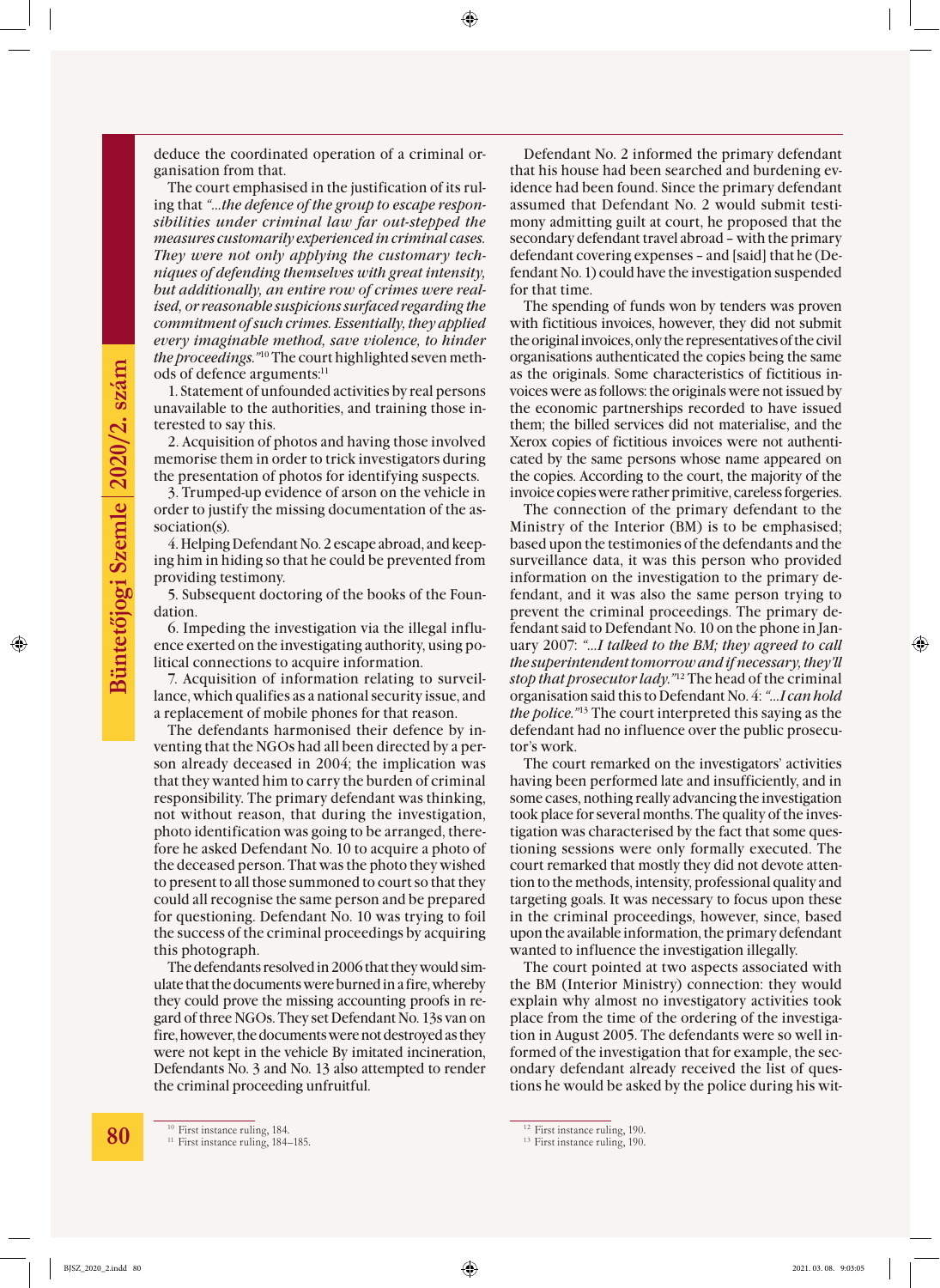ness questioning. The investigation really started when the public prosecution drew the case into its own competence. From the other point of view, the system of connections and its power was demonstrated by the fact that they were able to try and influence the undergoing investigation in an obstructive way. According to the court's position, the "BM connection" was the person who informally mediated between the investigating authorities and the political sphere. During one conversation – following the search in the office of the local chapter of MSZP in Kiskunhalas – the primary defendant informed his connection that the police would step up actions as directed by the orders of the public prosecutor. The defendant received the following answer: *"…I'll talk to the county superintendent and if necessary, I'll propose that someone talk to the chief prosecutor."14*

Suspects and witnesses were summoned a week after the search, the primary defendant called his connection and wondered what the public prosecution was planning to do. The answer on record said he could not do anything substantial to the prosecutor. The defendant received another phone call saying that the county police superintendent would call his connection the next day.

It was not only the primary defendant that knew about the telephone being tapped; four of his fellow defendants also knew about it. During the criminal proceedings, one witness referred to phone tapping: he was told by the primary defendant that he had been told about being tapped. A few days later the primary defendant also informed the witness that he had read the executive summary written by the operative officer.

One of the telephone calls between the primary and the tertiary defendant, on the subject of tenders, the head of the criminal organisation said this to his partner: *"…everyone is complaining all the time that they don't have money, this way and that way, and in the meantime, everyone's well aware that they come from business deals like this… the Party costs a fucking lot of money… you gotta solve the party and you from the associations' money."*<sup>15</sup>

#### **Belittling, Relativising, Exculpation, Mafia Accusations, Quality of Proceedings**

Techniques of neutralisation<sup>16</sup> - e.g. excluding responsibility, arguing that the crime served higher goals etc. – appeared as justifications in the case of certain perpetrators. Some denied having caused any damages, saying there were no observable damages.17

Certain techniques of neutralisation also appeared in the case.

At the conclusion of its ruling, the court remarked upon certain positions of the defendants and the defence, which reflected upon their points of view throughout the proceedings<sup>18</sup>:

- 1. Belittling the case
- 2. Relativising what happened
- 3. Exculpation
- 4. Voicing the Mafia accusation
- 5. The quality of certain witnesses in the proceedings

Some persons held the opinion that the case was a single case and it was not to be emphasised among similar cases due to its damage value. Regarding belittling, the court remarked that the significance of the case was not the roughly HUF 70 million damage value, but rather the wrong conduct of the youth and non-governmental organisations. The main actor of the case is a nationally well known politician who used to be a member of Parliament, however, the court stressed that the emphasis is not upon the persons of the defendants, but rather that a group of public political actors wanted to reach their goals illegally. The court highlighted that the significance of a case is the objective weight of the crime, and the standards of judging are the framework of sanctions defined in the Criminal Code. In the case of some defendants, imprisonment between 5 to 20 years was possibly meted out, therefore it is not a case to be belittled but one with significant, material weight.

The defence highlighted that the background of the case was the impossibility of financing political organisations; they also cited that both the left and the right wing used the same techniques of financing. *The defence put it this way: "Let's not be hypocrites", everyone knows that the questions of financing [political] parties have never been solved.*19 According to the court, this system of arguments relativises what happened; from the point of view of criminal liability, it has no significance whether and to what extent the questions of financing political organisations have been solved, *"questioning the rationality or the purpose of the statutory background may not serve as an argument for the breaching of the norms of criminal law."*<sup>20</sup>

The argument of the defence that non-governmental and political youth organisations were organising joint programmes during which the funds of the organisations were intermixed can be exculpation. According to the court, the contrary of the written testimony is true; in other words, no joint programmes could be mentioned. The expenses of the political youth organisations were covered from the sources organised by the non-governmental organisations.

<sup>&</sup>lt;sup>14</sup> First instance ruling, 191.

<sup>&</sup>lt;sup>15</sup> First instance ruling, 258.

<sup>&</sup>lt;sup>16</sup> Gresham M. SYKES, David MATZA: Techniques of neutralization: A theory of delinquency. American Sociological Review, Vol. 22 No. 6 (1957), p. 664–670.

<sup>&</sup>lt;sup>17</sup> Petter GOTTSCHALK: CEOs and White-Collar Crime A Convenience Perspective., Cham, Springer Natura, 2017, pp. 114–115.

<sup>&</sup>lt;sup>18</sup> First instance ruling, 445-449.

<sup>&</sup>lt;sup>19</sup> First instance ruling, 446.

 $20$  First instance ruling, 446.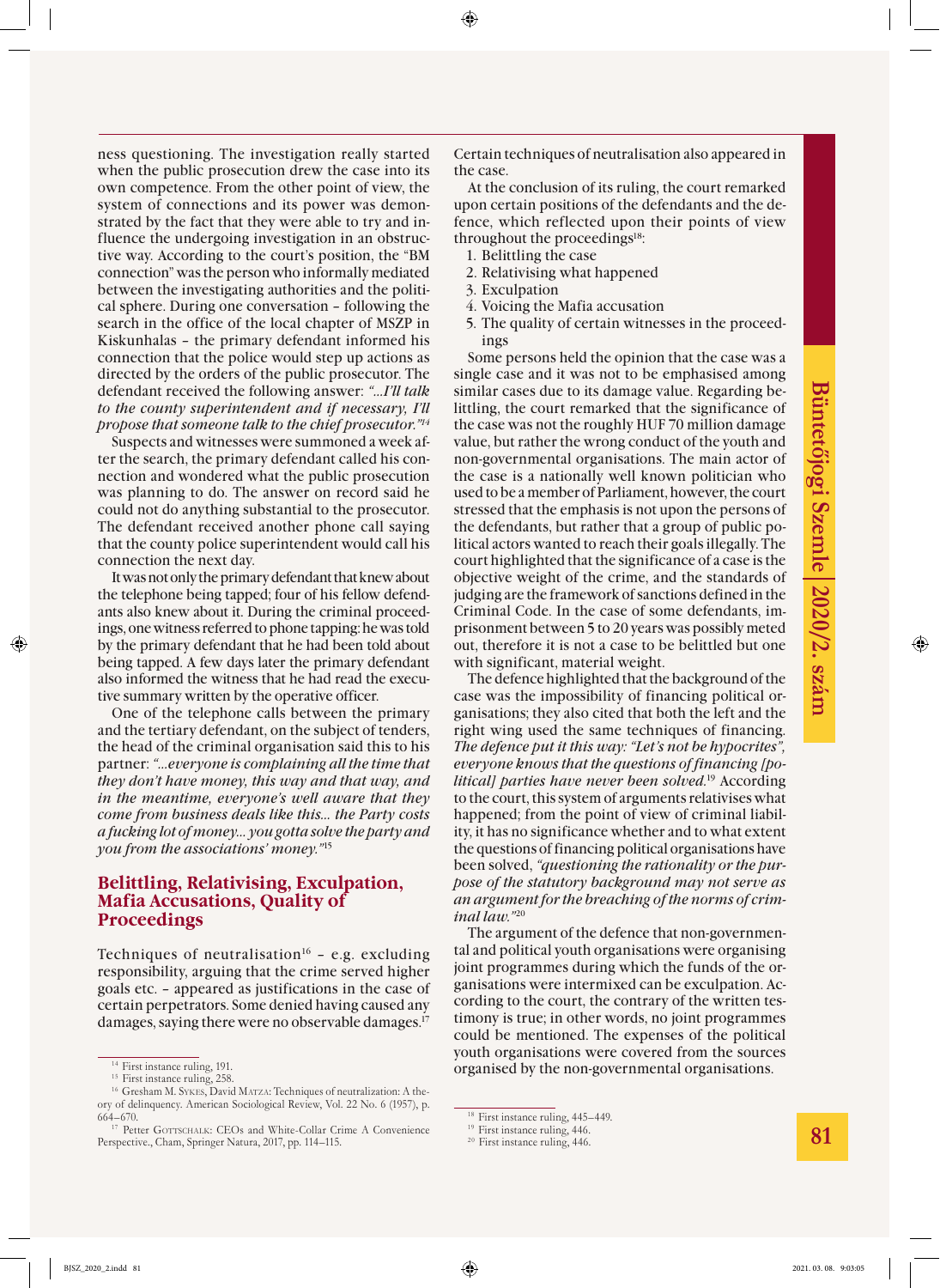During the proceedings, they felt aggrieved that the court was not taking into account the defendants' moving along a predetermined trajectory. The expression of a predetermined trajectory referred to the fact that there was no legal way to finance political youth organisations. The court emphasised that there was a reason why they left this argument out of consideration; it was not their task to solve the problem of how to finance political organisations, all they could focus on was that financing by the method the defendants were using was forbidden.

 *"The defence was aggrieved at the charges saying that even the very thought that this was a criminal organisation or a Mafia was absurd in such a case when 'all that happened' was incorrect tendering activities, and the assistance won this way was spent on community goals."*<sup>21</sup> The court argued that the reason why the defence was conflating criminal organisations with the Mafia was because *"if the absurdity of the 'Mafia charge' can be demonstrated, having identified these two, the charge of operating a criminal organisation can also be deflected easier."*<sup>22</sup> Criminal organisations defined pursuant to the Criminal Code cannot be identified with a Mafia-type grouping of criminals. The court pointed out that the correct train of thought would include that one type of criminal group relationship is the criminal organisation, and one of its possible manifestations is the so-called Mafia-type criminal organisation. The court's assessment was that the group of the primary defendants formed a criminal organisation but not of the Mafia type, rather a so-called white-collar criminal organisation.

The incorrect tendering process – cited by the defence – was such a series of crimes targeting material acquisitions during the course of which, routine forging of documents were used to deceive others in a regular way. The defence was trying to belittle the capacity to act of the defendants, thereby wishing to undermine the "Mafia charge". Furthermore, the defence brought up that the assistance won by tenders was used for community goals, however, the court emphasised that the funds were not only acquired in an incorrect way but also in a criminal way, and instead of community and youth goals, they were financing the structure of a political network using the tender amounts.

Acquiring money that way created the opportunity to grow one's prestige within the party or the political youth organisation.

According to the defence, well-grounded suspicions of committing crimes surfaced in connection to certain witnesses, relating to which the court emphasised that the positions of the procedure were assigned following the indictment, and the lack of charging other

potential perpetrators may not disadvantage the situation of those accused.

#### **Sentences and Factors in Meting Them Out**

When handing down sentences, the court examined aggravating and extenuating circumstances always keeping an eye on the goals of sentencing. The primary defendant reimbursed HUF 50 million out of the damages; but since the funds came from an unidentified source, the court did not assess that as an extenuating circumstance. The court emphasised, however, that in most cases, the source of the funds used for reimbursing damages did not matter; however, this procedure was unique due to the establishment of a criminal organisation, therefore confiscation of assets was required. The court cited the requirement of an efficient response against criminal organisations; funds derived from controllable and legal sources should be used for reimbursement; were it not so, taken to its logical extreme, even assets that belonged under the scope of assets to be confiscated would be used to try to decrease criminal liabilities. In the case of a criminal organisation, reimbursement of damages could only be taken into account as a mitigating circumstance if the legal source of the funds could be proven. Despite that, the primary defendant refused to answer questions about the source of the funds.

The defence brought up that the fact that the funds won were used for community purposes – leftist youth – as a circumstance to be considered mitigating, since the perpetrators were not driven by individual interests. This system of argument essentially means that the illegal use of funds were a mitigating circumstance since it was serving socially useful purposes. The court refused to accept this argument – based on twisted logic – holding the position instead that the defendants converted the funds to political influence. To support that, the court cited the deposition of the primary defendant: the groups [lit. *camps*] financed from the amounts won were popularising left-wing politics or used to finance party politics. The ruling recorded that the defendants' activities could be regarded as a method for building a political career.

The secondary defendant, however, assisted investigation and evidence to such an extent that it was justified to hand down a minimal sentence. *"The court maintains its position that it is an emphatic interest of law enforcement and serving justice to investigate to the widest possible extent – regarding both material and personal conditions – all grave cases with the characteristics of corruption which call for criminal sentences, along with the liquidation of criminal organisations and other criminal groups, which*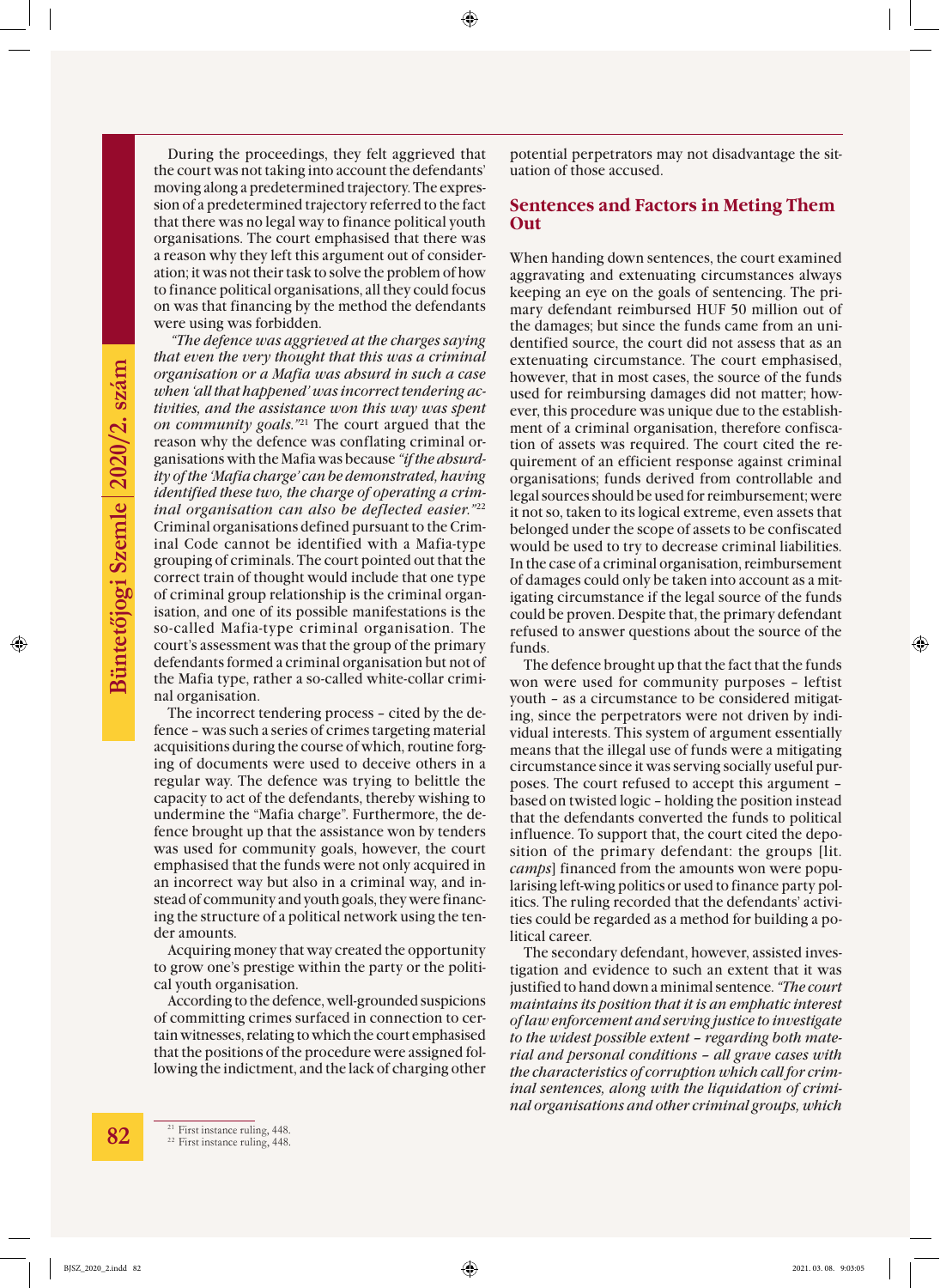#### *should also prevail by the support of the favourable judgement in the present case."*<sup>23</sup>

Pursuant to the law, the detention term must be completed in a penitentiary if it is at least two years in duration, and the defendant committed the criminal acts in a criminal organisation. The court also examined the option of the more lenient detention option – prison – as the law provides that – based upon the perpetrator's personality and the motives for the criminal act – one degree harsher or one degree more lenient than the terms in the regulations may be meted out considering the prevailing circumstances of the sentencing. The ruling records that there is no provision in the Criminal Code to forbid the application of a sentence one degree more lenient than the specified term in the case of commitment in a criminal organisation. The court's position was that in this case *"it would appear an exaggerated and unreasonably grave sentence to require the completion of the detention term in a penitentiary, even in the case of the relatively higher level of personal and social danger associated with crimes committed within a criminal organisation."*<sup>24</sup>

The court commented on the expressions of Defendant No. 8 voiced under the right to allocution (last words), which could be cited as a summary of the defendants' view: *"Young and inexperienced people have committed misappropriation and forgery for the sake of power and slightly higher positions. They have reimbursed the damages and whichever way I look at it, they basically did not cause any profound changes in anyone's life. No one was injured in any way, no opportunities were lost, no one's life was ruined, and no one was reduced to poverty."*<sup>25</sup>

### **Reactions to the First Instance Ruling**

The media does not devote equal attention to traditional and white-collar criminality, usually reports of white-collar crimes are not covered to a large extent.<sup>26</sup>

Following publication of the first instance ruling, the Zuschlag case was in the headlines in almost all the printed media – with the largest [political] parties commenting on the verdict. MSZP's speaker said that Mr. János Zuschlag was not worthy of the MSZP's support because his deeds were breaking the law and infringing on everyday morals, plus contrary to the party's interests; therefore his automatic exclusion from the party would commence immediately. According to the leader of the parliamentary fraction of Fidesz, "János Zuschlag and his fellows were operating a criminal organisation, even if legally it did not qualify as such." Sociologist of law Zoltan Fleck was stunned by the gravity of the sentence; the sociologist of law said that commitment of crimes in a criminal organisation could also be in question with this type of criminal act, but that it mostly applied to Mafia-type activities.<sup>27</sup>

Mr. Péter Hack thought the primary defendant's sentence was relatively too harsh, however, all in all, a professionally correct ruling was rendered. The university professor emphasised that the timing of the issuance of the ruling was questionable in this case, which otherwise deserves to be in the centre of public interest and politics – it preceded the general elections by ten days.<sup>28</sup>

Mr Zuschlag is an insignificant figure, not a Godfather; according to Mr. Péter Bárándy in an interview with the press. According to the attorney, the Criminal Code was extending the activities classifiable as Mafia crime by providing a very generous definition of criminal organisations. Mr. Péter Bárándy emphasised that it was not the justice procedure but rather the Criminal Code that made Mafia criminals out of Mr Zuschlag and his partners.<sup>29</sup>

One of the dailies published an article titled "Cannons on Zuschlag": *"According to law, this is all Mafia crime, and that is how the court acted. They attacked a few young political crooks, as they were called, 'chocolate thieves' with tools created for the super-heavyweight professionals of the gangster world. The Wednesday ruling was good for Hungary to understand that politicians should get the point that they would be judged by the outside world, and not only by the voters."*<sup>30</sup>

The defence attorney for the primary defendant also gave an interview to journalists saying that his client *"…could only commit his deeds where the financing of political parties was unregulated ever since the system change. My client has been socialised in that context. This does not make his deed any less grave, but it calls attention to it, that until it is regulated, this context will somehow keep on producing cases like this."*<sup>31</sup>

On announcement of the first instance ruling, MSZP's speaker declared that the Party had nothing to do with these financial transactions: *"…they had no knowledge of the case under discussion, and whatever happened did not take place on behalf of the party, nor for its interests."*<sup>32</sup>

<sup>&</sup>lt;sup>23</sup> First instance ruling, 485.

<sup>&</sup>lt;sup>24</sup> First instance ruling, 485.

 $25$  First instance ruling, 483-484.

<sup>&</sup>lt;sup>26</sup> Tim Newburn: Criminology; New York, Routledge, 2017., p. 399.

<sup>&</sup>lt;sup>27</sup> Zuschlag Case: Tough Sentence with Formal Mistakes; Article in the daily Népszava [People's Voice], 1 April 2010, p. 8.

 $^{28}$  http://index.hu/belfold/2010/04/01/ennyit\_emberolesesert\_szoktak\_adni/

<sup>&</sup>lt;sup>29</sup> Károly LENCSÉS: Does the Criminal Code Make Mafiosi out of Politicians? Article in the daily Népszabadság [People's Freedom], 2 April 2010, p. 3.

<sup>&</sup>lt;sup>30</sup> Péter N. NAGY: Cannons on Zuschlag; article in the daily Népszabadság [People's Freedom], 2 April 2010, p. 3.

<sup>&</sup>lt;sup>31</sup> Zuschlag Case: Tough Sentence with Formal Mistakes; article in the daily Népszava [People's Voice], 1 April 2010, p. 8.

<sup>&</sup>lt;sup>32</sup> Zuschlag's Sentence: Eight and a Half Years in Prison Plus Assets Confiscated; article in the daily Népszabadság [People's Freedom] 1 April 2010, p. 3.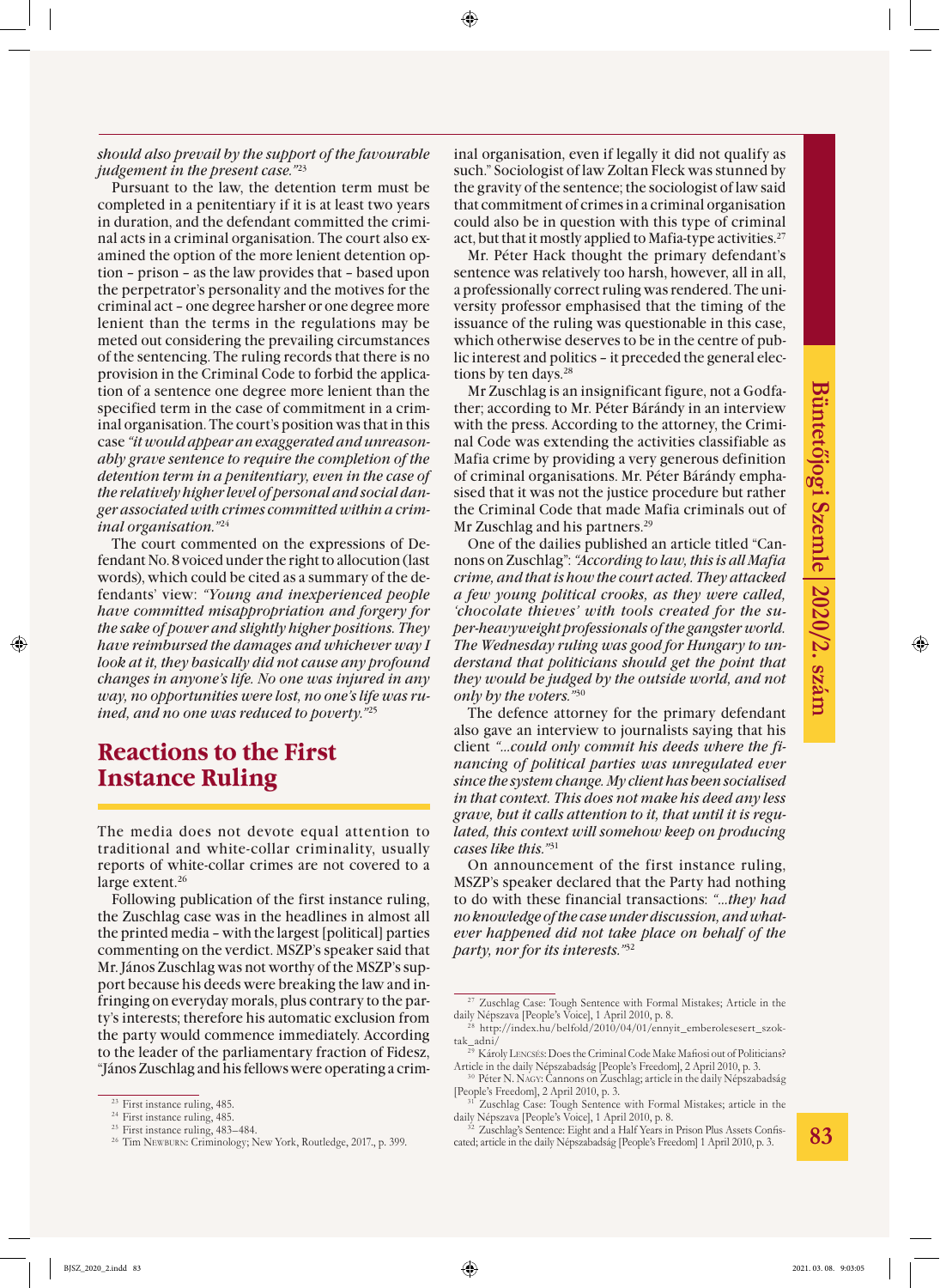### **The Second Instance Ruling**

The defendants and their defence attorneys have attacked provisions regulating the commitment of crimes in a criminal organisation.

The appeals court disregarded the statement on the bearings of the case that the primary defendant requested the mediation of Witness No. 1 in an attempt to illegally influence the investigation. According to the appeals court, there was no need for that statement as well as the evidence gathered for it and it did not matter to the indictment. According to the appeals court, there was no factual basis for the assertion that the top managers of the political youth organisations knew about the application of this method of securing funds using the network created by the primary defendant, therefore it left the above section out of its ruling.

Furthermore, the court disregarded those statements referring to the organisation of the defence and the impediment of justice which did not belong to the subject matter of the indictment. According to the appeals court, the above are irrelevant evidence and arguments from the point of view of the assessment of the deeds from the criminal justice point of view. Related to the evidence of the first instance court and its justification, the appeals court emphasised that the [first instance] ruling overemphasised the investigation of the defendants' external relations; it was not justified by the court's tasks in investigating the actions which were the indictment's subject matter, neither by investigating the elements of the criminal organisation.

Related to the establishment of the criminal organisations, the second instance court emphasised that the county court was according an unnecessary influence to "external relations" which additionally did not belong among the definitive elements of criminal organisations. The first instance court, furthermore, devoted an unreasonable amount of evidence, which increased expenses, to ascertain the existence of a criminal organisation, therefore the second instance court decreased the amounts of the sentence fines universally payable relevant to the defendants involved in the criminal organisation.

Regarding the circumstances of guilt, the [second instance court] rejected several statements in the ruling of the county court, since it held the opinion that the status of being an accomplice in commitment is an aggravating circumstance while being an accessory is an alleviating one. The forms of commitment of a crime committed in a criminal organisation must also be differentiated. Amongst the aggravating circumstances, the second instance court disregarded the "persistent stubbornness" targeting the impediment of the criminal procedure by illegal methods; the second instance court opined that it was either

unsupported by the findings of facts, or it amounted to accomplishment of crimes relevant to other fact establishments, or it belonged to the freedom of defence.

Although the first instance court excluded the reimbursement of part of the damages by the primary defendant from among the attenuating circumstances, the second instance court held the opinion that the exclusion was incorrect, or that it was incorrect to assume that the amount paid as damage compensation had come from illegal sources. The second instance court assessed the partial damage compensation by the primary defendant as a strong attenuating circumstance, holding that it was irrelevant to prove the source of the funds, stressing that there was no theoretical basis to bring up the illegal origins.

The second instance court commented that the county court was not judging activities held to be classical in the framework of organised crime, since the aim of the defendants was the acquisition of resources for political youth organisations. According to the second instance court, the above-mentioned facts must be taken into consideration in the meting out of sentences. The second instance court's position was that the first instance court had meted out excessive main sentences to those defendants who appealed the ruling.

Related to the more lenient option of detention, the second instance court remarked that although the fact of commitment of crimes in the framework of a criminal organisation would call for application of the [graver] degree of penitentiary, the goal of the defendants was only indirectly personally motivated, and that the level of danger to society posed by the organisation they created was not at the same level as that posed by traditional organised crime. In agreement with the first instance court, the second instance court took the stance that based on the above, it was reasonable to apply the more lenient option of executing the sentences.

The second instance court called the attention of the first instance court to the fact of commitment of a crime within a criminal organisation must be included in the operative part of the ruling, and that the county court failed to include that among the provisions relevant to the meting out of the sentences.

### **Reactions to the Second Instance Ruling**

One of the journalists voiced the opinion that with the second instance ruling, *"…one of the most edifying crime stories was closed of the entire period since the system change."* In the procedure lasting for about four years, *"… political looting, an uninhibited robbing of the social support gave reasons for public attention… the politician who would live out the rest*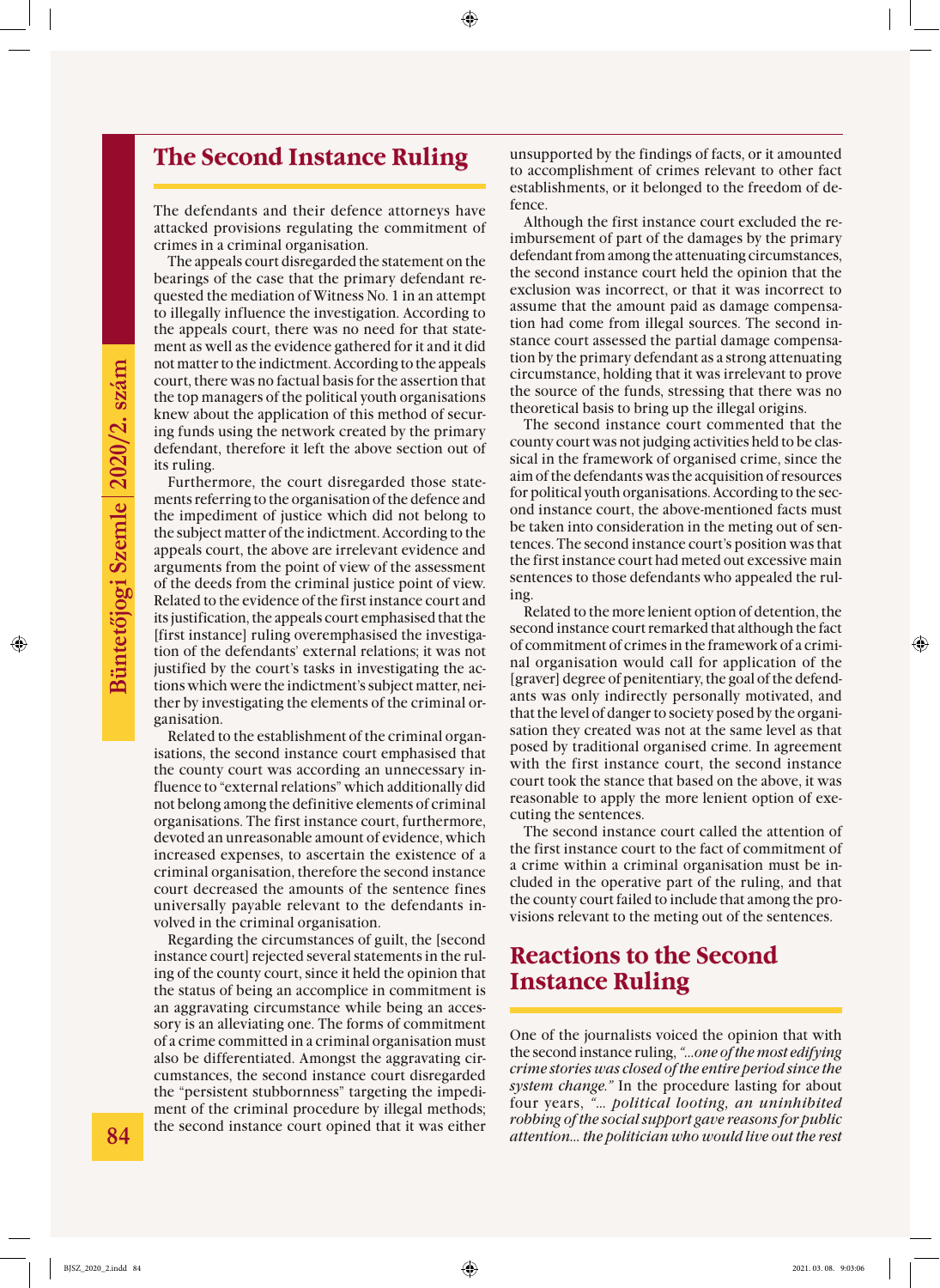*of his thirties in prison became an example of how part of the political elite became distorted, plunderers who still believed there were no consequences of one's actions in this country."*<sup>33</sup>

It is interesting that the press did not deal with the case by a strong emphasis following the second instance ruling; it matter-of-factly informed readers of the most important provisions of the second instance ruling; attorneys and politicians – in contrast to the experience after the first instance ruling – were not interviewed.

### **Summary**

The minimum detention – referring to defendants who were found guilty in the charge of committing crimes in a criminal organisation – was 1 year in prison, the maximum was 6 years, their average detention time came to between 2 years and 6 months. The costs of the criminal proceedings surpassed HUF 11 million.

The following table contains the sentences from the ruling of the court:

One of the characteristics of organised crime – which has been apparent in these criminal proceedings as well – is that the perpetrators seek contacts with the authorities in order to influence proceedings. The leader of the criminal organisation tried to intervene in the investigation: *"The exceptionally weak efficiency of the police investigation fortifies the conclusion that the primary defendant was actually able to exert influence on the police, which was apparent from the calls intercepted by surveillance, and to which many depositions referred."34* My position is that if the public prosecutor had not taken over the investigation, one possible scenario is that the criminal proceedings would have been suspended, or the guilt of those accused would have been established for crimes of no significant material damage. The efficiency of the investigation was given strong criticism in the court phase; the reason for the investigators' apparent or real lack of professionalism could – theoretically – be sloppiness, lack of experience, being overburdened, or "directed idleness," when an investigator is condemned to passivity. Much information was found during the proceedings which showed that the criminal organisation was successfully impeding the process of investigation.

| Defend-<br>ants [No.] | Sentence in first instance ruling                                         | Criminal<br>organisa-<br>tion | Sentence in the second instance ruling                                   | Criminal<br>organisa-<br>tion |
|-----------------------|---------------------------------------------------------------------------|-------------------------------|--------------------------------------------------------------------------|-------------------------------|
| No.1<br>(Primary)     | 8 years and 6 months in prison; banned from<br>public office for 10 years | X                             | 6 years in prison; banned from public office for<br>10 years             | X                             |
| No. 2                 | 2 years in prison; banned from public office<br>for 2 years (binding)     | X                             |                                                                          |                               |
| No. 3                 | 5 years and 6 months in prison; banned from<br>public office for 6 years  | $\mathbf X$                   | 3 years and 6 months in prison; banned from<br>public office for 6 years | X                             |
| No. 4                 | 4 years in prison; banned from public office<br>for 4 years               | $\mathbf X$                   | 2 years and 6 months in prison; banned from<br>public office for 4 years | $\mathbf X$                   |
| No. 5                 | 3 years in prison; banned from public office<br>for 3 years               | $\mathbf X$                   | 1 years in prison; banned from public office for 3<br>years              | $\mathbf X$                   |
| No. 6                 | 2 years and 4 months in prison; banned from<br>public office for 3 years  | $\mathbf X$                   | 1 years in prison; banned from public office for 3<br>years              | $\mathbf X$                   |
| No. 7                 | 3 years and 4 months in prison; banned from<br>public office for 4 years  | $\mathbf X$                   | 1 year and 6 months in prison; banned from<br>public office for 4 years  | X                             |
| No. 8                 | Fine for 500 days (daily amount: HUF 2,000)                               |                               | Fine for 300 days (daily amount: HUF 1,000)                              |                               |
| No. 9                 | 1 years and 4 months in prison; banned from<br>public office for 2 years  | $\mathbf X$                   | Fine for 500 days (daily amount: HUF 1,000)                              | $\mathbf X$                   |
| No. 10                | Fine for 400 days (daily amount: HUF 1,000)                               |                               | Fine for 200 days (daily amount: HUF 1,000)                              |                               |
| No. 11                | 10 months of jail, suspended on probation<br>for 3 years                  |                               | Fine for 200 days (daily amount: HUF 1,000)                              |                               |
| No. 12                | 2 month of prison, suspended on probation<br>for 4 years                  |                               | 1 month of prison, suspended on probation for<br>4 years                 |                               |
| No. 13                | 10 months of prison, suspended on proba-<br>tion for 3 years              |                               | Fine for 200 days (daily amount: HUF 1,000)                              |                               |
| No. 14                | Fine for 400 days (daily amount: HUF 500)                                 |                               |                                                                          |                               |
| No. 15                | Fine for 200 days (daily amount: HUF 1,000)                               |                               | Fine for 150 days (daily amount: HUF 1,000)                              |                               |
| No. 16                | not guilty (binding)                                                      |                               |                                                                          |                               |

<sup>&</sup>lt;sup>33</sup> Tamás Lajos SzALAY: No Disputes in Some Things; article in the daily Népszabadság [People's Freedom], 1 February 2011, p. 3.

<sup>&</sup>lt;sup>34</sup> First instance ruling, 400.